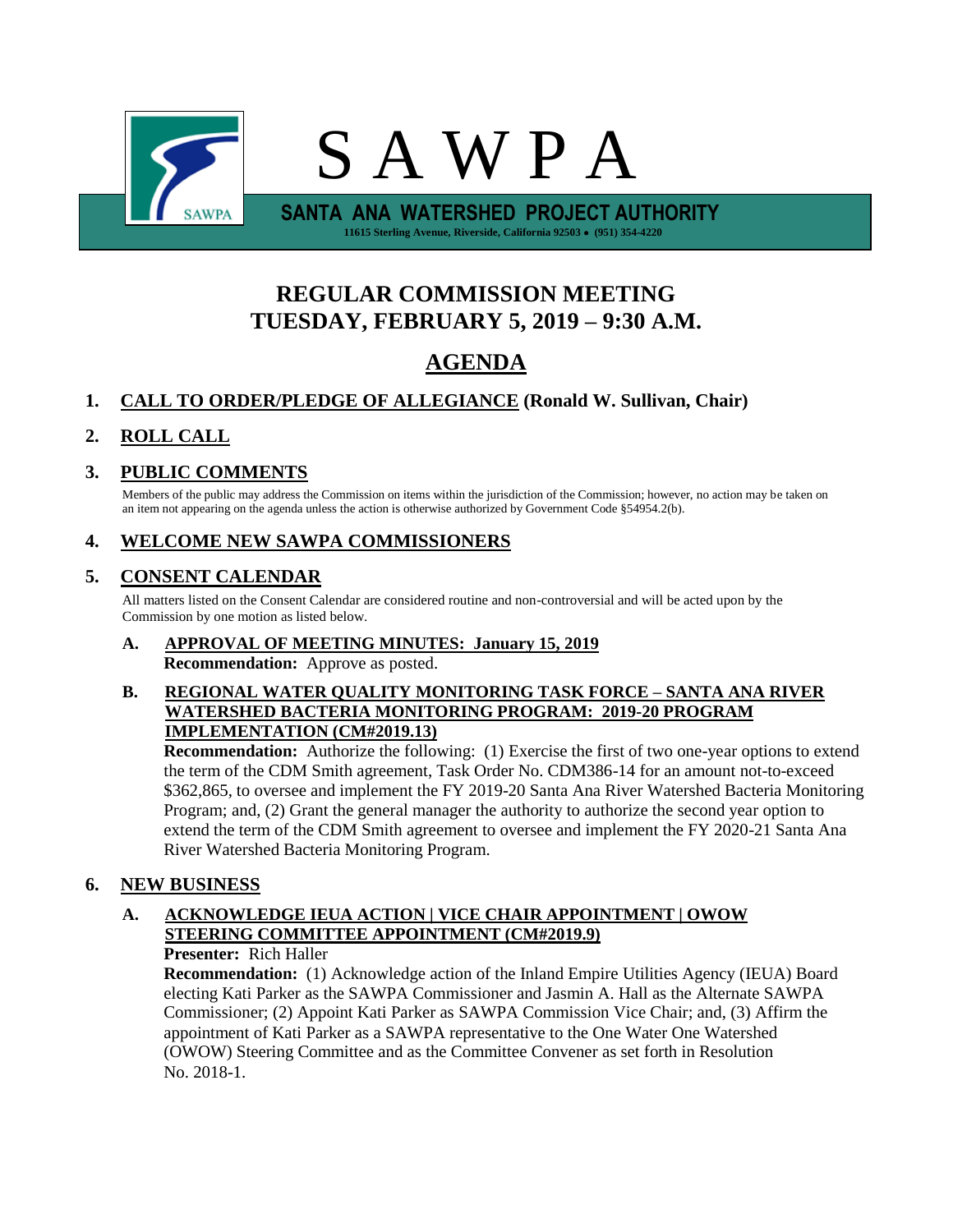#### **B. CITY OF COLTON GRANT OF DEED (CM#2019.10)**

**Presenter:** Carlos Quintero **Recommendation:** Authorize the General Manager to execute a Grant of Deed to the City of Colton granting a portion of APN 0260-081-14 for Right-of-Way Purposes.

### **C. SAWPA BUILDING BOARD ROOM IMPROVEMENTS (CM#2019.11)**

**Presenter:** Carlos Quintero

**Recommendation:** Provide direction to the General Manager on the proposed improvements to the Board Room.

#### **D. ASSESSING HOMELESSNESS IMPACT ON WATER QUALITY, RIPARIAN AND AQUATIC HABITAT IN UPPER SANTA ANA RIVER WATERSHED – GEI CONSULTANTS (CM#2019.12)**

**Presenter:** Rick Whetsel

**Recommendation:** Approve an Agreement for Services and Task Order GEI398-01 with GEI Consultants for the amount not-to-exceed \$74,441 to conduct the assessment of the homelessness impact on water quality, riparian and aquatic habitat in upper Santa Ana River Watershed.

## **E. PROPOSITION 84 PROJECT STATUS UPDATE**

**Presenter:** David Ruhl **Recommendation:** Receive and file.

**F. OWOW PROGRAM UPDATE (CM#2019.14) Presenter:** Mark Norton **Recommendation:** Receive and file.

#### **G. UPDATE ON DISCUSSIONS WITH ORANGE COUNTY STAKEHOLDERS | ADOPTION OF RESOLUTION NO. 2019.3 (CM#2019.15) Presenter:** Rich Haller

**Recommendation:** Receive and file an informational report on discussions with Orange County Stakeholders and adopt Resolution No. 2019.3.

## **7. INFORMATIONAL REPORTS**

**Recommendation:** Receive for information.

- **A. OWOW QUARTERLY STATUS REPORT: OCTOBER 1, 2018 – DECEMBER 31, 2018 Presenter:** Mark Norton
- **B. ROUNDTABLES QUARTERLY STATUS REPORT: OCTOBER 1, 2018 – DECEMBER 31, 2018 Presenter:** Mark Norton
- **C. CHAIR'S COMMENTS/REPORT**
- **D. COMMISSIONERS' COMMENTS**

## **E. COMMISSIONERS' REQUEST FOR FUTURE AGENDA ITEMS**

## **8. CLOSED SESSION**

There were no Closed Session items anticipated at the time of the posting of this agenda.